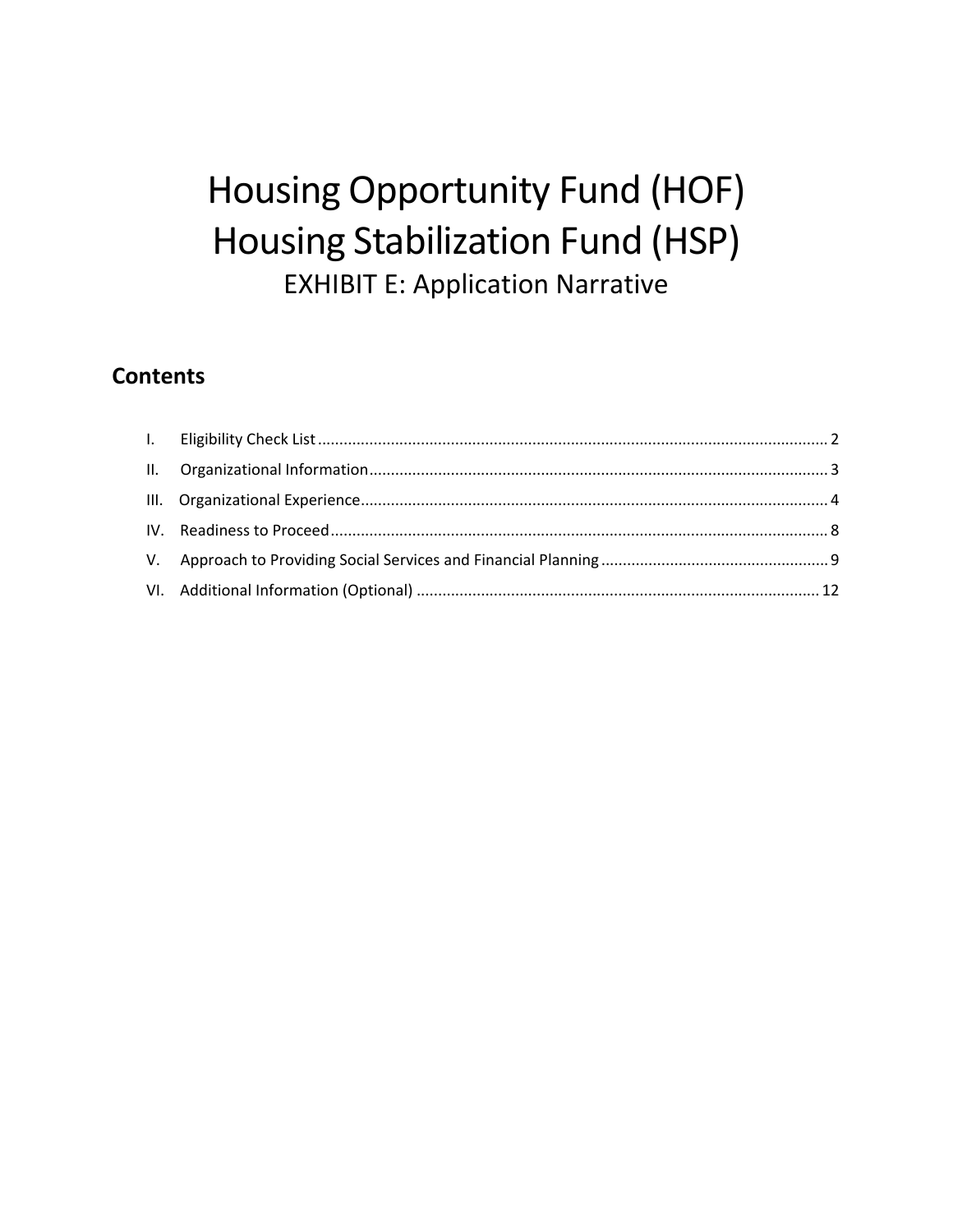# <span id="page-1-0"></span>I. Eligibility Check List

Check  $\Box$  if statement is true.

The proposing Program Administrator is a non-profit organization.

 Has financial capacity to bridge at least \$10,000 prior to URA reimbursement (typically within 15 days of URA's certification of work completion/invoice received by URA)

Has been in existence as a certified non-profit for at least two years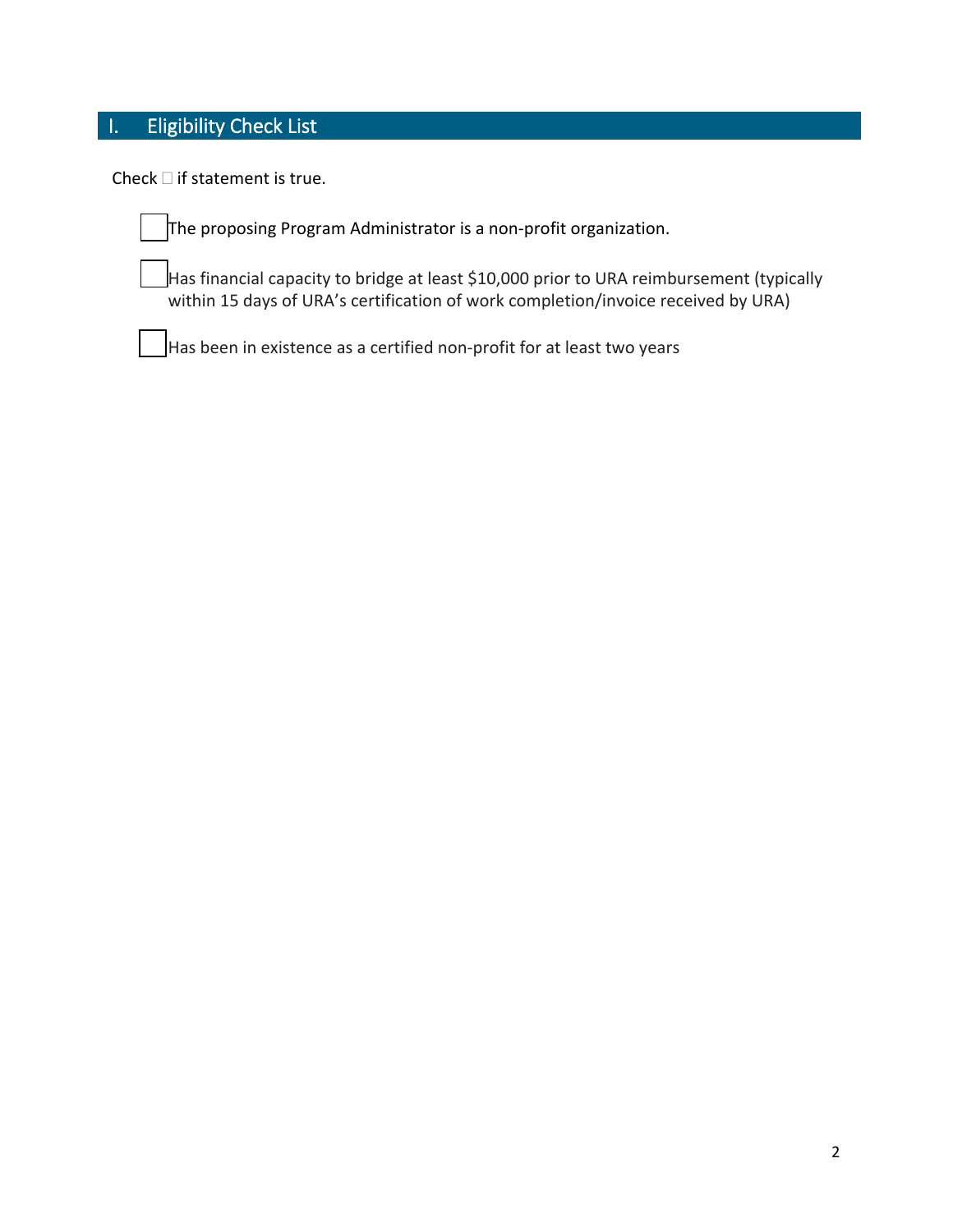# <span id="page-2-0"></span>II. Organizational Information

|                          | <b>Organization</b><br><b>Name</b> | <b>Mailing Address</b> | <b>Website Address</b> | <b>Federal Tax ID#</b> |
|--------------------------|------------------------------------|------------------------|------------------------|------------------------|
| Program<br>Administrator |                                    |                        |                        |                        |

| <b>RENTAL</b><br><b>Total Funding</b><br><b>Request</b>                                                               |  |  |  |  |
|-----------------------------------------------------------------------------------------------------------------------|--|--|--|--|
| Reminder: Max assistance per household is \$3,000. Also, admin costs should be included in the total funding request. |  |  |  |  |
|                                                                                                                       |  |  |  |  |
| <b>MORTGAGE</b><br><b>Total Funding</b><br><b>Request</b>                                                             |  |  |  |  |
| Reminder: Max assistance per household is \$3,000. Also, admin costs should be included in the total funding request. |  |  |  |  |
|                                                                                                                       |  |  |  |  |
| <b>TOTAL</b><br><b>FUNDING</b><br><b>REQUEST</b>                                                                      |  |  |  |  |

|                                                                                    | # of Households at<br>30% AMI or below | # if Households<br>between 31% AMI-<br><b>50% AMI</b> | # of Households<br>between 51% - 80%<br><b>AMI</b> (Mortgage Assistance<br>Only) |
|------------------------------------------------------------------------------------|----------------------------------------|-------------------------------------------------------|----------------------------------------------------------------------------------|
| # of Households to<br>receive assistance<br>based on<br>organization's<br>capacity |                                        |                                                       |                                                                                  |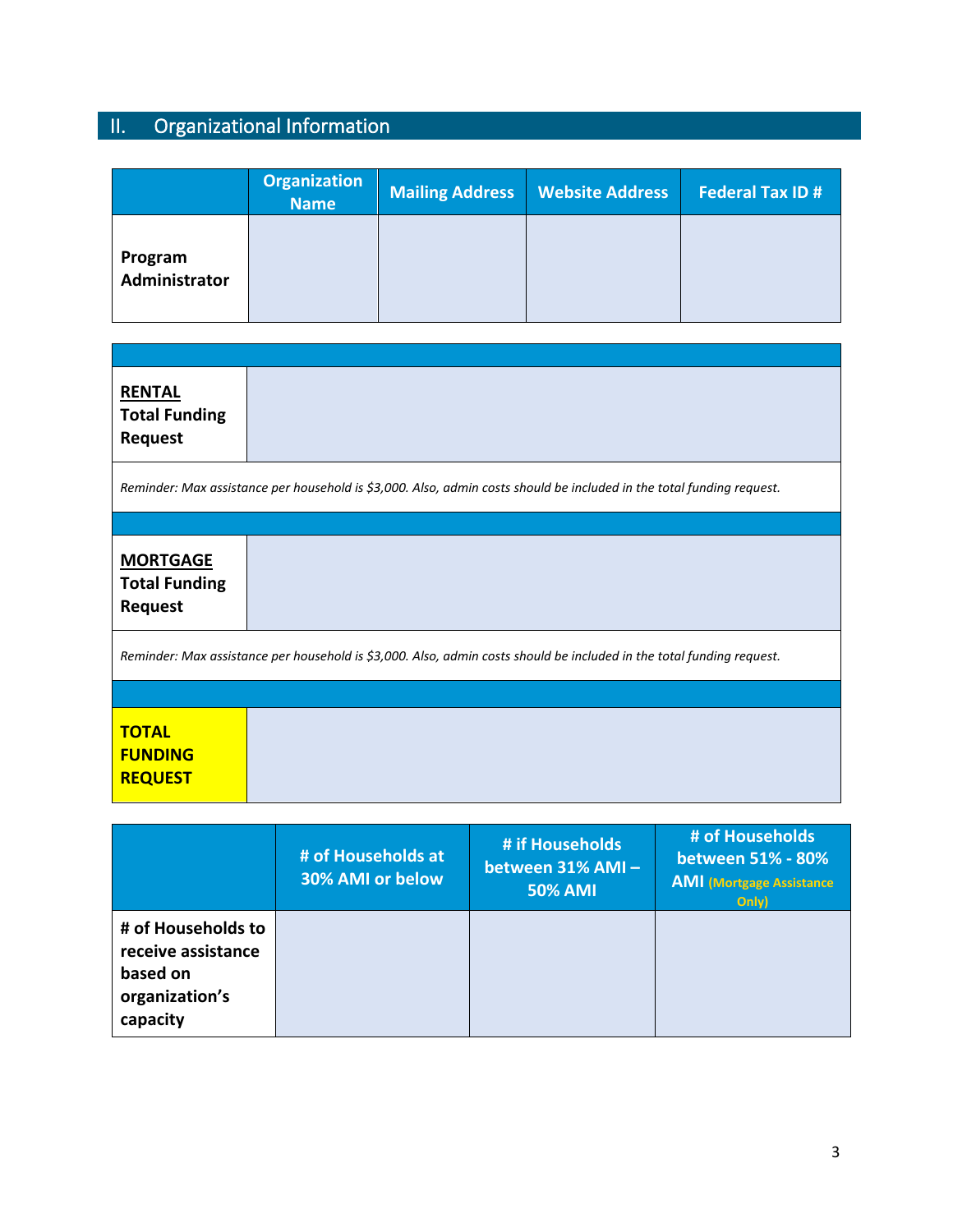#### <span id="page-3-0"></span>III. Organizational Experience

**Describe the proposing Program Administrator. Include history of the organization, its mission, and current business operations. If responding organization(s) are forming a team, explain the relationship among the proposing team-members. Proposing Program Administrators must attach the most recent financial audit (Attachment 1) and a copy of the IRS 501(c)3 certification (Attachment 2).**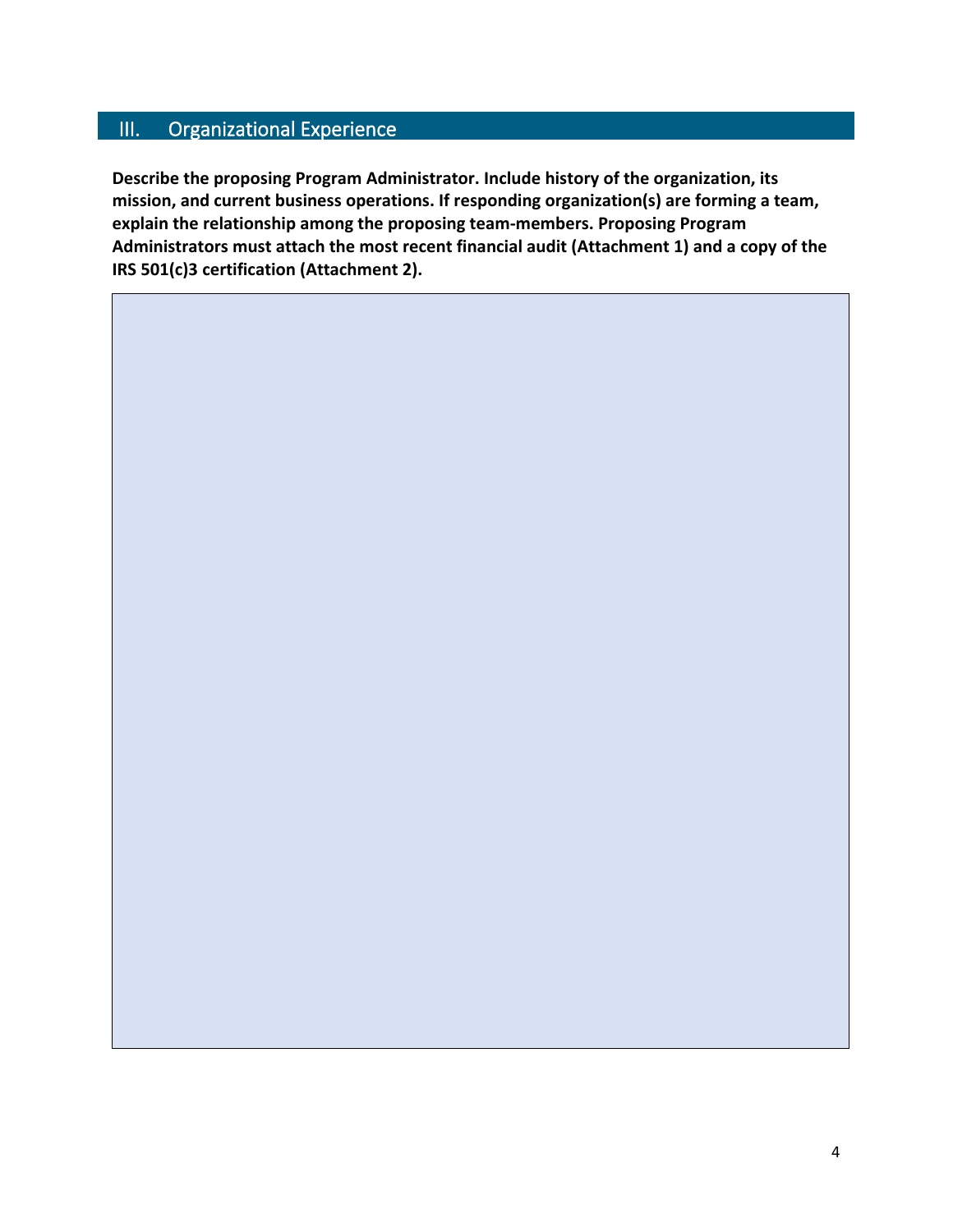**Describe what prior experience (rental and/or mortgage assistance) the proposing Program Administrator has in regard to implementing programs similar to HSP which is aimed at stabilizing households, preventing homelessness, and/or decreasing time spent homeless. Please provide as much detail as possible about working with partners and funders to deliver such programs. What volume of households has the proposing Program Administrator previously served? How much funding was deployed for these efforts?**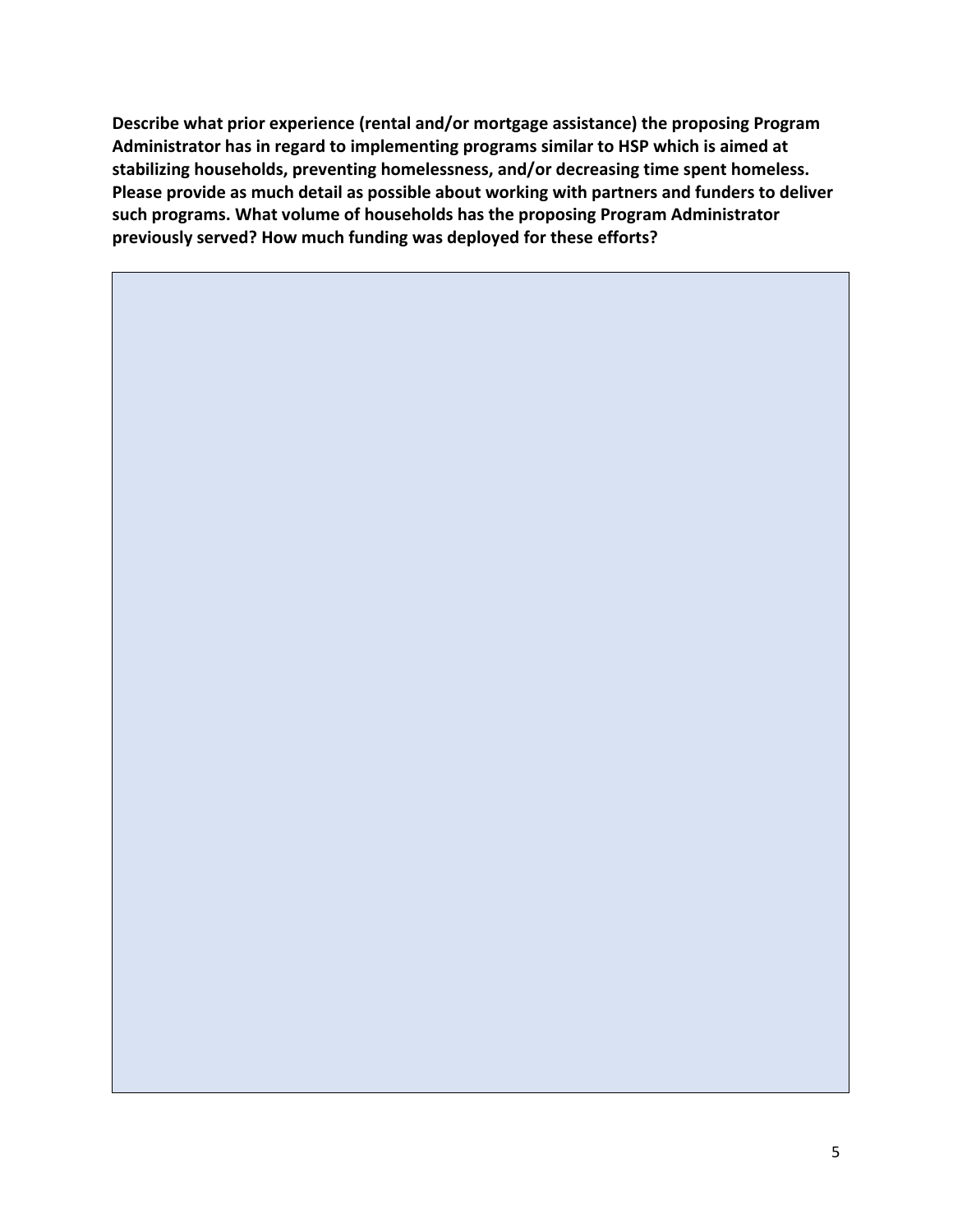**Describe the proposing Program Administrator's experience providing cultural competency trainings to ensure staff is responsive to diverse populations.**

**Does the proposing Program Administrator have experience collaborating with community partners? Please explain.**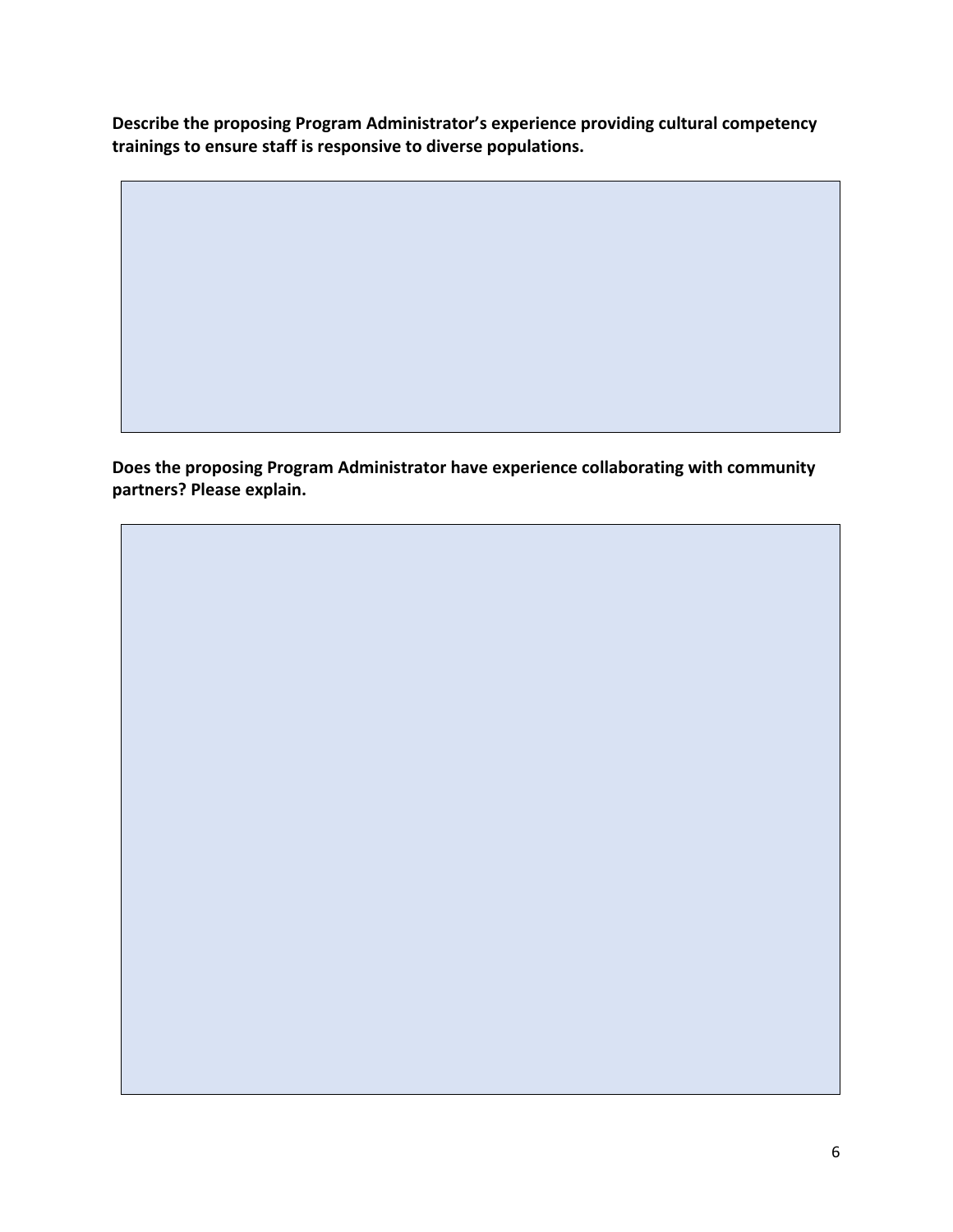**Describe proposing Program Administrator's internal intake system. In addition, describe the methods used to not only help Households become financially independent but selfsufficient. What supportive services will your organization provide to renters and homeowners once HSP assistance ends?**

**Does the proposing Program Administrator have experience using DHS's HMIS system? If so, how many years of experience does it have and how many programs does the proposing Program Administrator have that require the use of HMIS?**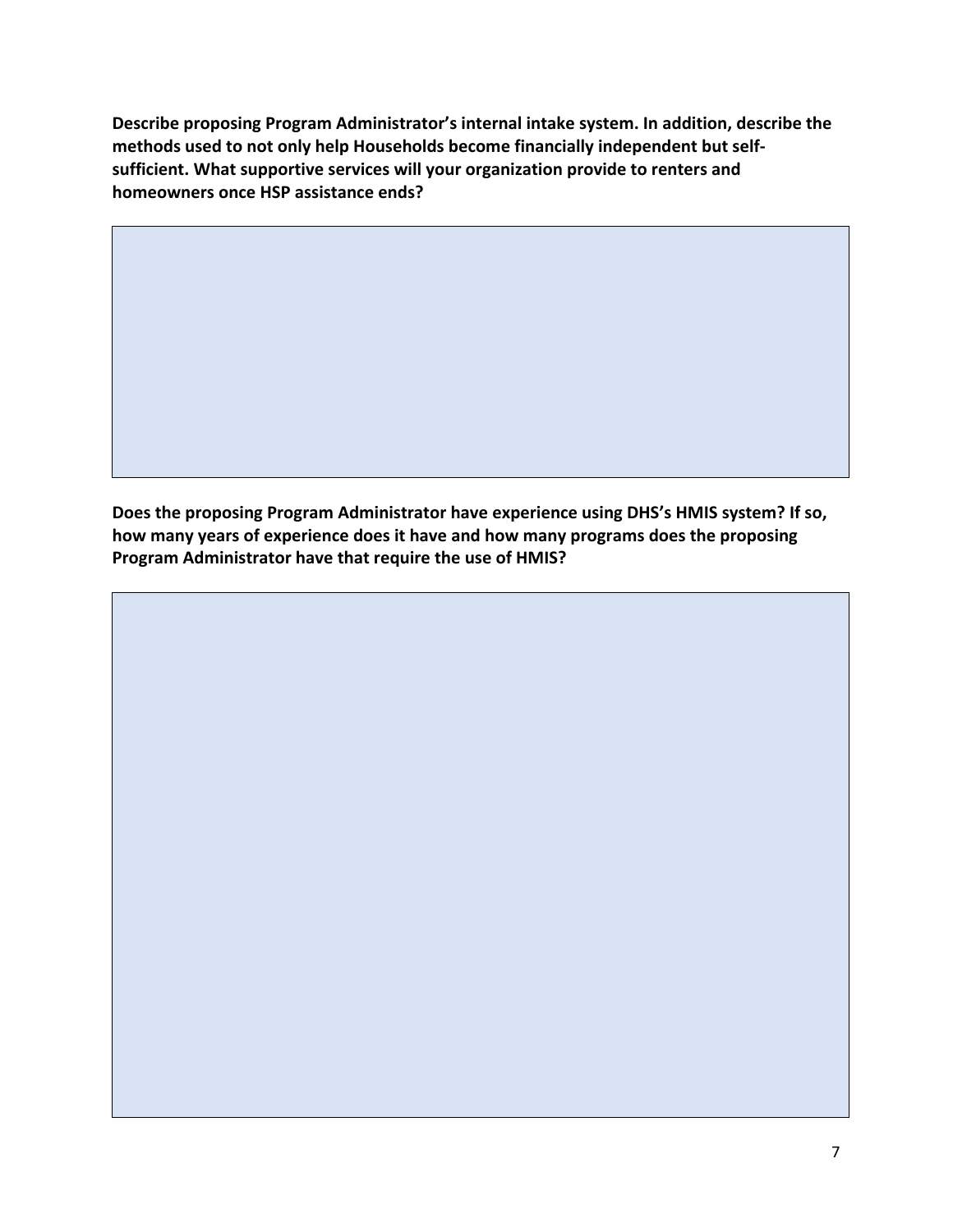**Is the proposing Program Administrator's organization listed in the United Way's 211 information and referral system?**

## <span id="page-7-0"></span>IV. Readiness to Proceed

**What will be the proposing Program Administrator's approach to staffing should they be awarded HSP funds? As Attachment 3 indicates, provide an organizational chart indicating the staff responsible for administering the HSP funds and provide resumes for those staff.**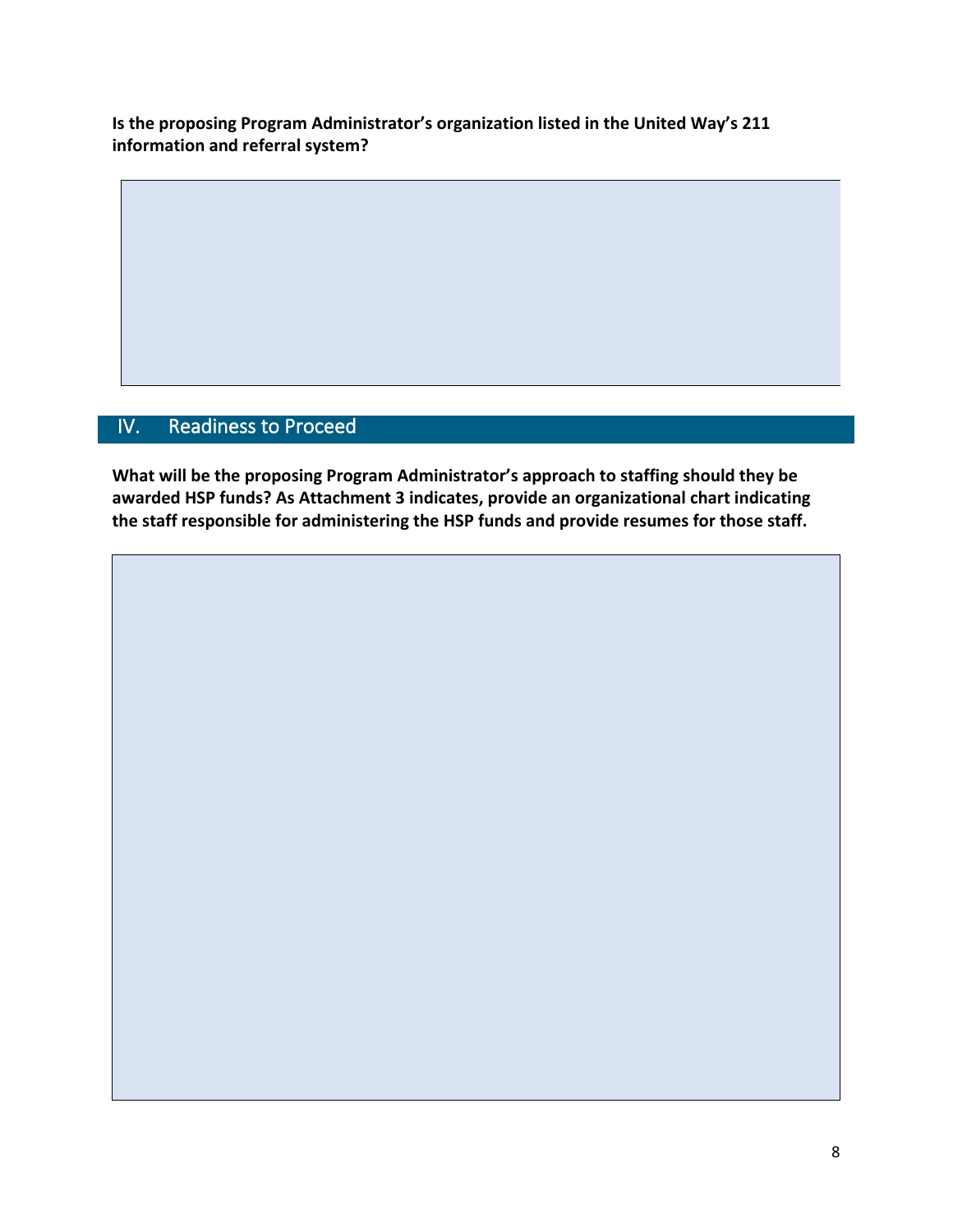#### <span id="page-8-0"></span>V. Approach to Providing Social Services and Financial Planning

**Program Administrators will need to create housing plans for certain households. Describe how a situation was handled when a Household's monthly rent or mortgage payment exceeded the income that the Household was making. How will this Program Administrator help the Household?**

**What does the proposing Program Administrator consider to be the core social services necessary to provide in conjunction with rental and/or mortgage assistance in order for the HSP program to be successful? Are these services provided in-house or referred out?**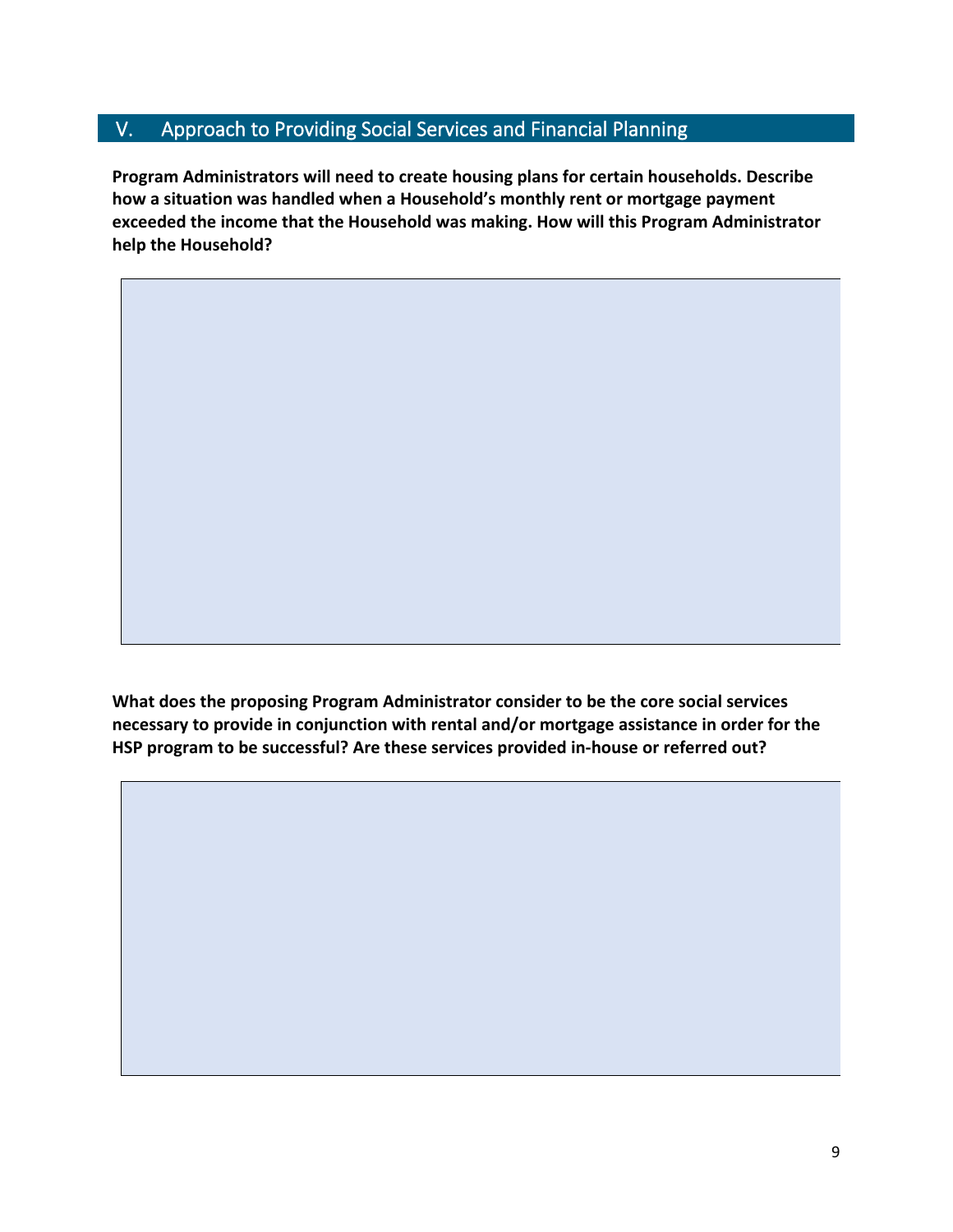**Below, you will find various supportive services that organizations provide to their clientele. Fill out the chart with the services that you are now providing to clients whether they are provided directly or indirectly (referrals are made).** 

| <b>Supportive Services</b>                      | In-house | Formal<br>Partnership | Refer<br>Out | Name the partner or referral. |
|-------------------------------------------------|----------|-----------------------|--------------|-------------------------------|
| <b>REQUIRED SERVICES</b>                        |          |                       |              |                               |
| <b>Assessment of Service Needs</b>              |          |                       |              |                               |
| <b>Housing Stability Planning</b>               |          |                       |              |                               |
| <b>Case Management</b>                          |          |                       |              |                               |
| <b>Assistance with Moving Costs</b>             |          |                       |              |                               |
| <b>Utility Deposits</b>                         |          |                       |              |                               |
| <b>Mortgage Assistance</b>                      |          |                       |              |                               |
| Payments for rent and/or utilities in           |          |                       |              |                               |
| arrears                                         |          |                       |              |                               |
| Ongoing support 1,3,6 months post<br>assistance |          |                       |              |                               |
| Legal Services (required for legal              |          |                       |              |                               |
| assistance service providers)                   |          |                       |              |                               |
| Assistance with enrolling in<br>SNAP/CAP/HCV    |          |                       |              |                               |
| Capability to assist diverse populations        |          |                       |              |                               |
| (ex. immigrants and refugees,                   |          |                       |              |                               |
| individuals with disabilities, etc.)            |          |                       |              |                               |
| <b>PREFERRED SERVICES</b>                       |          |                       |              |                               |
| <b>Housing Search and Counseling Services</b>   |          |                       |              |                               |
| <b>Life Skills Training</b>                     |          |                       |              |                               |
| <b>Education Services</b>                       |          |                       |              |                               |
| <b>Financial Counseling</b>                     |          |                       |              |                               |
| <b>Employment Assistance and Job</b>            |          |                       |              |                               |
| <b>Training</b>                                 |          |                       |              |                               |
| In-house visits                                 |          |                       |              |                               |
|                                                 |          |                       |              |                               |
| <b>ADDITIONAL SERVICES (please add</b>          |          |                       |              |                               |
| additional services that your                   |          |                       |              |                               |
| organization provides in the blank              |          |                       |              |                               |
| spaces below)                                   |          |                       |              |                               |
| Transportation                                  |          |                       |              |                               |
| <b>Mental Health Services</b>                   |          |                       |              |                               |
| <b>Child Care</b>                               |          |                       |              |                               |
| <b>Outpatient Health Services</b>               |          |                       |              |                               |
| <b>Outreach Services</b>                        |          |                       |              |                               |
| <b>Substance Abuse Treatment Services</b>       |          |                       |              |                               |
| Food                                            |          |                       |              |                               |
| Continuous follow-up post assistance            |          |                       |              |                               |
|                                                 |          |                       |              |                               |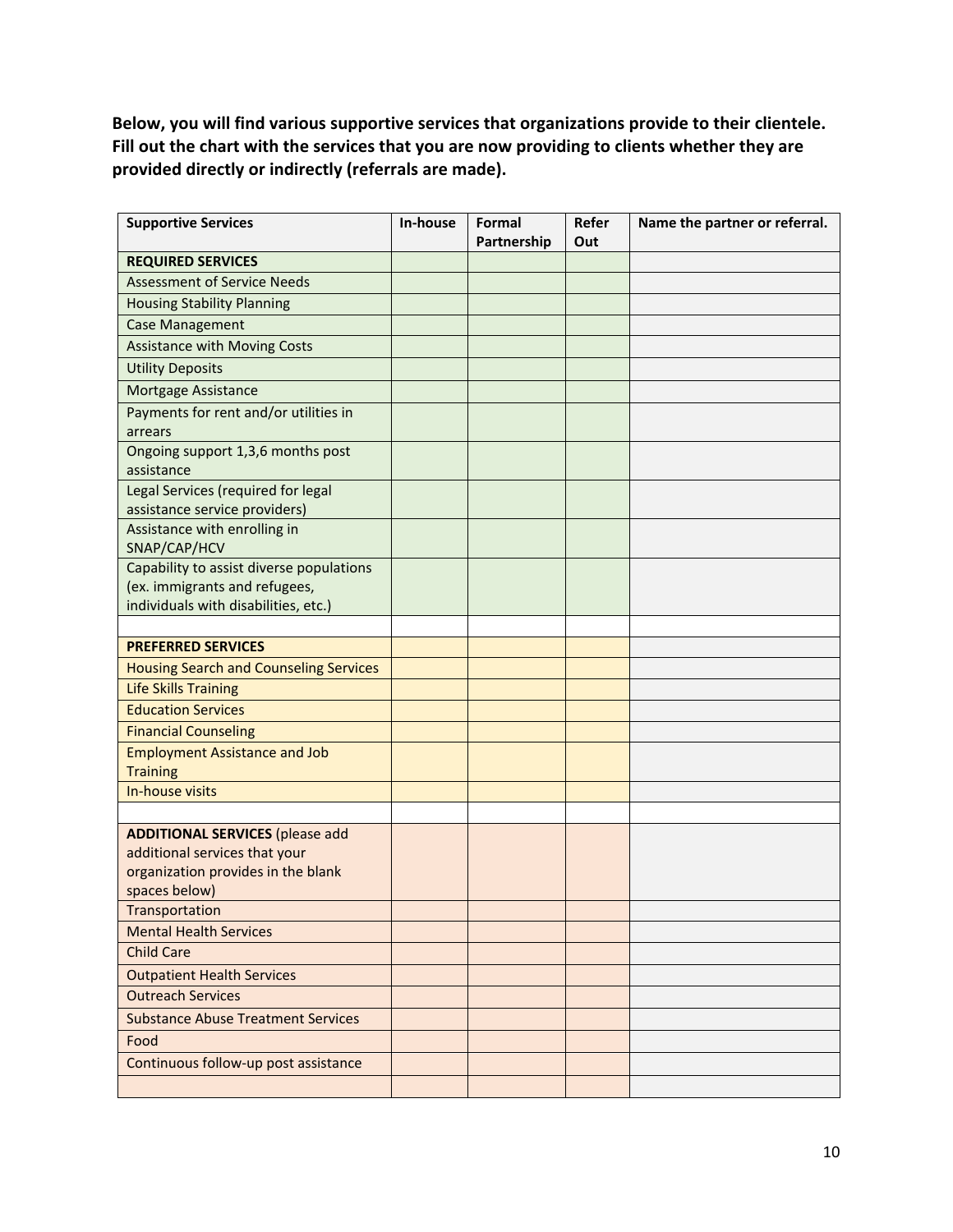**Describe the follow-up process for renters and/or homeowners when a client is actively engaged with the Program Administrator as opposed to when assistance has ended.**

**How would the proposing Program Administrator determine that HSP funds will be a onetime only need and that these funds will help stabilize the household?**